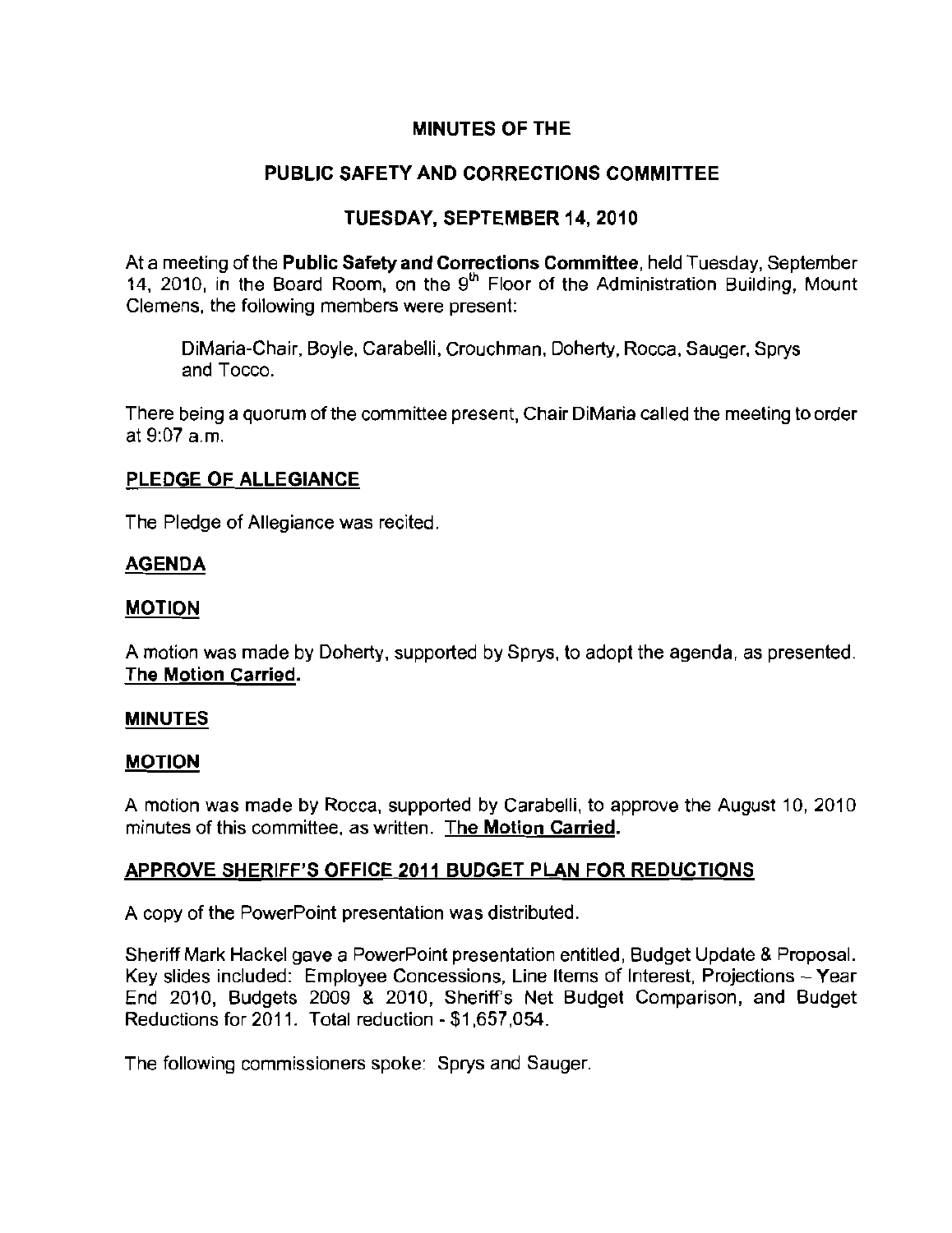### MOTION

A motion was made by Doherty, supported by Sauger, to approve the Sheriffs Office 2011 budget plan for reductions in the amount of \$1,657,054, as outlined. Forward to the Budget Committee. The Motion Carried.

## APPROVE EQUIPMENT REQUEST FOR TRAFFIC DIVISION I SHERIFF'S OFFICE

#### COMMITTEE RECOMMENDATION - MOTION

A MOTION WAS MADE BY CROUCHMAN, SUPPORTED BY ROCCA, TO RECOMMEND THAT THE BOARD OF COMMISSIONERS APPROVE THE PURCHASE OF FOUR COMPLETE DIGITAL VIDEO SYSTEMS, ONE WORKSTATION UPGRADE, FOUR RADAR UNITS, FOUR LASER RADAR UNITS, AND THREE E-TICKET RADARS/PRINTERS FOR THE TRAFFIC DIVISION. TOTAL COST FOR THIS REQUEST IS \$77.371. FUNDING IS AVAILABLE THROUGH THE SECONDARY ROAD PATROL TRAFFIC GRANT (416). THE MOTION CARRIED.

# ADOPT 2010 - 2015 MACOMB COUNTY HAZARD MITIGATION PLAN / EMERGENCY MANAGEMENT & COMMUNICATIONS

#### COMMITTEE RECOMMENDATION - MOTION

A MOTION WAS MADE BY CARABELlI, SUPPORTED BY SPRYS, TO RECOMMEND THAT THE BOARD OF COMMISSIONERS ADOPT THE 2010-2015 MACOMB COUNTY HAZARD MITIGATION PLAN. THE MOTION CARRIED.

## ACCEPT AND ENTER INTO 2007, 2008 AND 2009 HOMELAND SECURITY GRANT PROGRAM INTERLOCAL FUNDING AGREEMENTS WITH OAKLAND COUNTY / EMERGENCY MANAGEMENT & COMMUNICATIONS

#### COMMITTEE RECOMMENDATION - MOTION

A MOTION WAS MADE BY CARABELLI. SUPPORTED BY DOHERTY, TO RECOMMEND THAT THE BOARD OF COMMISSIONERS ACCEPT AND ENTER INTO THE 2007, 2008 AND 2009 HOMELAND SECURITY GRANT PROGRAM INTERLOCAL FUNDING AGREEMENTS WITH OAKLAND COUNTY.

The following commissioner spoke: Doherty.

Chair DiMaria called for a vole on the motion and THE MOTION CARRIED.

# ACCEPT AND ENTER INTO FY 2009 OPERATION STONEGARDEN GRANT AGREEMENT I EMERGENCY MANAGEMENT & COMMUNICATIONS